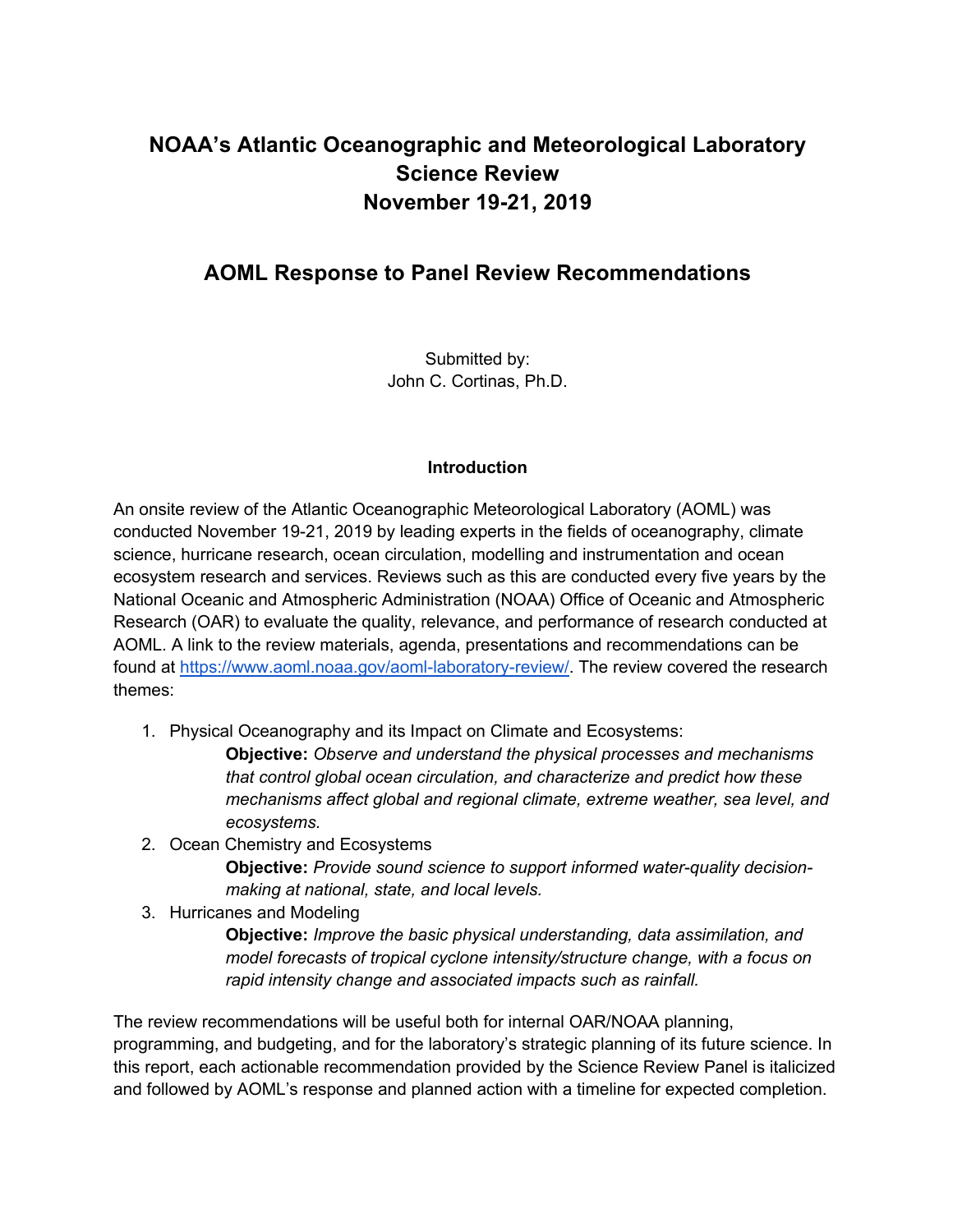## **Recommendations, Responses, and Action Plans Summary**

AOML greatly appreciates the time and attention devoted by our reviewers to identify areas that will further improve the overall function and achievement of our laboratory. In consultation with the AOML workforce and leadership, Dr. John Cortinas, Director, Atlantic Oceanographic and Meteorological Laboratory, proposes the following actions to address the reviewers' comments. A table summarizing the actions with timelines for completion is included below. Detailed responses can be found in the Appendix.

| <b>AOML Science Review Action Sheet</b>                              |                                                      |                                                                                                                                                                         |                                                               |                                                                                                                                    |
|----------------------------------------------------------------------|------------------------------------------------------|-------------------------------------------------------------------------------------------------------------------------------------------------------------------------|---------------------------------------------------------------|------------------------------------------------------------------------------------------------------------------------------------|
| <b>Section</b>                                                       | <b>Recommendation</b>                                | <b>Action</b>                                                                                                                                                           | <b>Target</b><br>Start &<br><b>Completion</b><br><b>Dates</b> | <b>Status</b>                                                                                                                      |
| <b>General Recommendations</b><br><b>Champion: Dr. John Cortinas</b> |                                                      |                                                                                                                                                                         |                                                               |                                                                                                                                    |
| AOML <sub>1</sub>                                                    | Recommendations<br>for an AOML<br>Strategic Plan     | Develop New Strategic Plan<br>aligned with NOAA and OAR                                                                                                                 | Start Q1<br>FY2021<br>End Q4<br>FY2021                        | Completed Q1 FY2022                                                                                                                |
| AOML <sub>2</sub>                                                    | Development of<br><b>Remote Sensing</b><br>Expertise | Increase discussions with<br><b>NESDIS to identify</b><br>opportunities to increase<br>AOML capabilities and<br>complete hiring decisions                               | Start Q4<br>FY2020<br>End<br>FY2022                           | Completed Q2 FY2021<br>and ongoing                                                                                                 |
| AOML <sub>3</sub>                                                    | Development of<br>Lab-wide Data<br>Assimilation      | Assess staffing needs for<br>greater data assimilation<br>activities across AOML and<br>ensure AOML engagement in<br>broader NOAA-wide data<br>assimilation activities. | Start Q3<br>FY2020<br>End Q4<br>FY2021                        | Completed new hires in<br>Q2 FY2022                                                                                                |
| AOML 4                                                               | Addressing<br><b>Computing Needs</b>                 | Identify opportunities for<br>greater access to HPC<br>resources at CIMAS and NGI,<br>including cloud computing.                                                        | <b>Start</b><br>FY2020<br>End<br>FY2022                       | Completed \$3 million<br>purchase of HPC with<br>NOAA CIO Q4 FY2021                                                                |
| AOML <sub>5</sub>                                                    | <b>Exploring Coastal</b><br><b>Focused Research</b>  | Use Strategic Plan process to<br>focus future research<br>directions                                                                                                    | Start Q2<br>FY2021<br>End Q3<br>FY2023                        | Completed strategic plan<br>Q1 FY2022;<br>Strategic staffing requires<br>implementation plan due<br>to be complete in Q1<br>FY2023 |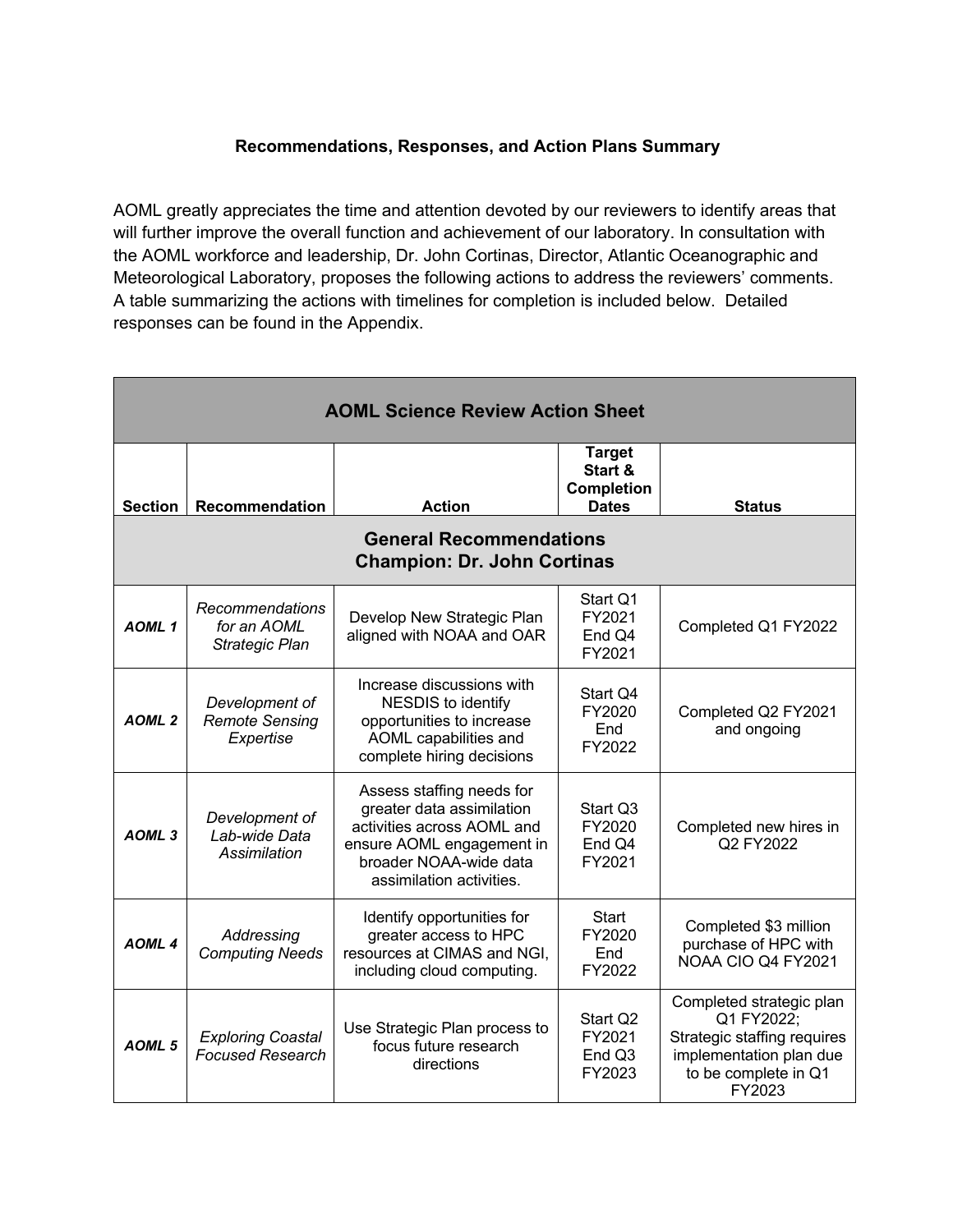| AOML <sub>6</sub>                                                                                                      | Striving for<br><b>Funding Flexibility</b>                                | Work with OAR HQ to explore<br>development of dedicated<br>funding sources for facilities<br>and infrastructure as well as<br>increases to AOML's base<br>budget.                        | <b>Start</b><br>FY2020<br>End<br>Ongoing      | Ongoing: AOML<br>conducting in depth<br>facility assessment in Q2<br>and Q3 FY2022;<br>FY2022 base budget<br>increases expected.                  |
|------------------------------------------------------------------------------------------------------------------------|---------------------------------------------------------------------------|------------------------------------------------------------------------------------------------------------------------------------------------------------------------------------------|-----------------------------------------------|---------------------------------------------------------------------------------------------------------------------------------------------------|
| <b>AOML7</b>                                                                                                           | Inventory of<br>Intellectual<br>Property and<br>Training                  | Hire AOML transition<br>manager to increase<br>transitions and technology<br>transfers and work with TPO<br>to conduct intellectual<br>property training for staff                       | Start Q1<br>FY2021<br>End<br>Ongoing          | Completed hire Q3<br>FY2021;<br>Ongoing training and<br>collaboration.                                                                            |
| <b>Hurricane Research Division Recommendations</b><br><b>Champion: Dr. Frank Marks</b>                                 |                                                                           |                                                                                                                                                                                          |                                               |                                                                                                                                                   |
| <b>Section</b>                                                                                                         | <b>Recommendation</b>                                                     | <b>Action</b>                                                                                                                                                                            | Target &<br><b>Completion</b><br><b>Dates</b> | <b>Status</b>                                                                                                                                     |
| HRD <sub>1</sub>                                                                                                       | Oceanographic<br>Data Collection,<br>Archival and<br><b>Dissemination</b> | Develop and implement<br>AOML-wide data archival and<br>access plan                                                                                                                      | <b>Start</b><br>FY2021<br>End<br>FY2022       | Ongoing - Est completion<br>of plan Q4 FY2022                                                                                                     |
| HRD <sub>2</sub>                                                                                                       | Modeling and Data<br>Assimilation                                         | <b>Build capacity following</b><br>strategic plan priorities and<br>ensure engagement of HRD<br>in activities associated with<br>recommendation AOML 3.                                  | <b>Start</b><br>FY2021<br>End<br>Ongoing      | Completed new hires in<br>Q2 FY2022                                                                                                               |
| HRD <sub>3</sub>                                                                                                       | Interaction with<br><b>Stakeholders</b>                                   | AOML/HRD will continue to<br>participate in hurricane<br>conferences and meetings<br>that involve stakeholders and<br>consider an annual event with<br>the National Hurricane<br>Center. | <b>Start</b><br>FY2020<br>End<br>Ongoing      | Completed Q1 FY2021<br>Hurricane and Ocean<br>Testbed commissioning.<br>Ongoing collaboration<br>with GOMO, NESDIS,<br>AOC, OMAO, IOOS an<br>NHC. |
| HRD <sub>4</sub>                                                                                                       | Participate in<br>journals editorship                                     | AOML will continue to<br>encourage scientists to<br>participate in journal<br>editorship.                                                                                                | Start<br>FY2021<br>End<br>Ongoing             | Completed FY2021 (6<br>staff as editors)                                                                                                          |
| <b>Physical Oceanography Division Recommendations</b><br><b>Champion: Dr. Rick Lumpkin (replaces Dr. Gustavo Goni)</b> |                                                                           |                                                                                                                                                                                          |                                               |                                                                                                                                                   |
| <b>Section</b>                                                                                                         | Recommendation                                                            | <b>Action</b>                                                                                                                                                                            | Target &<br><b>Completion</b><br><b>Dates</b> |                                                                                                                                                   |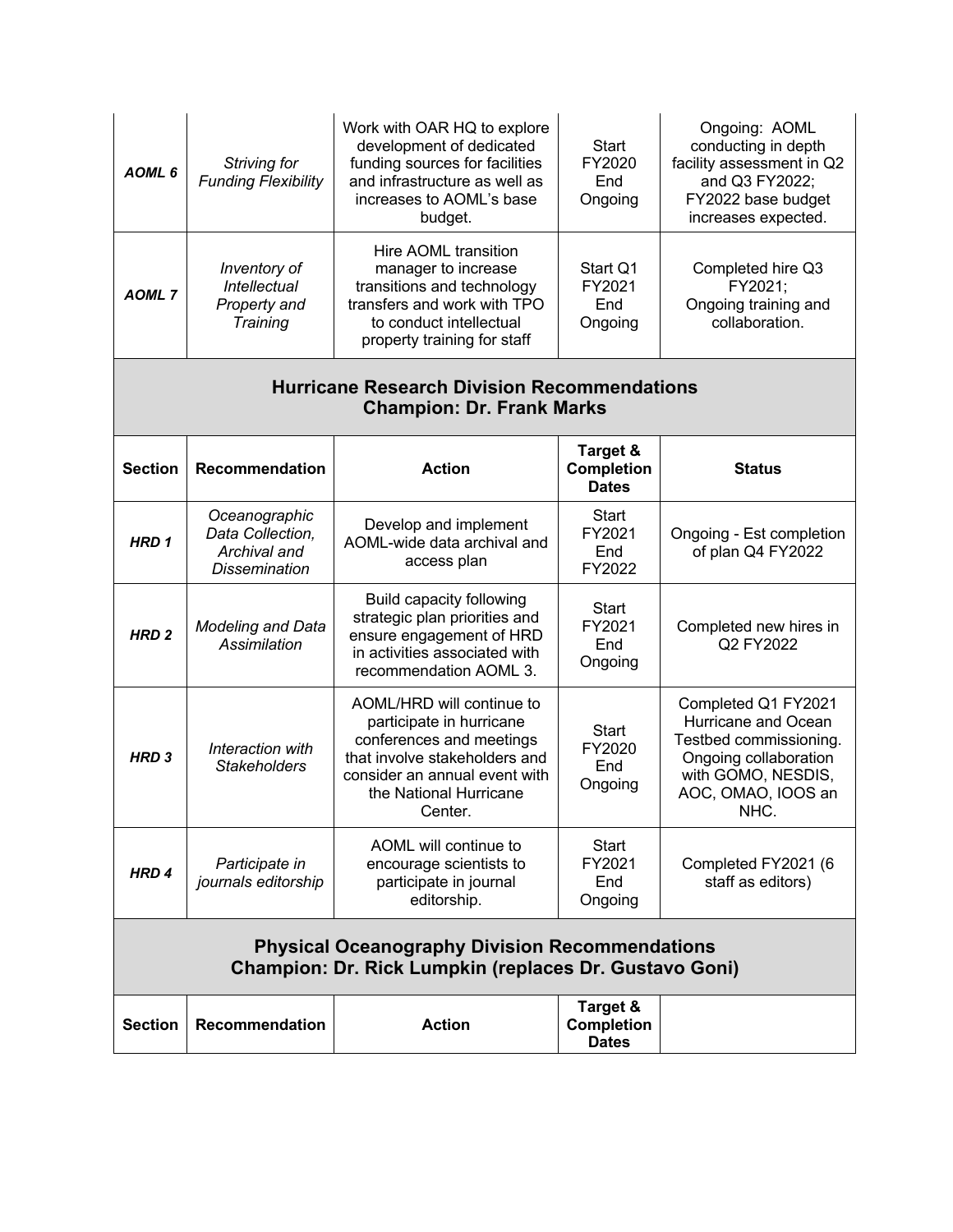| PHOD <sub>1</sub>                                                                                                        | <b>Tropical Cyclone</b><br>Data Collection,<br>Archival and<br><b>Dissemination</b> | AOML will continue to<br>investigate and support new<br>observing technologies,<br>including unmanned systems,<br>as well as the techniques to<br>archive and disseminate<br>these data.            | <b>Start</b><br>FY2020<br>End Q4<br>FY2021             | Ongoing - Est completion<br>of data plan Q4 FY2022<br>(joint with HRD 1).<br>Completed FY2019-<br>FY2021 field programs<br>with gliders, Saildrones<br>and other novel<br>instruments led to<br>increasingly accurate<br>forecasts. |
|--------------------------------------------------------------------------------------------------------------------------|-------------------------------------------------------------------------------------|-----------------------------------------------------------------------------------------------------------------------------------------------------------------------------------------------------|--------------------------------------------------------|-------------------------------------------------------------------------------------------------------------------------------------------------------------------------------------------------------------------------------------|
| <b>PHOD 2</b>                                                                                                            | <b>Modeling and Data</b><br>Assimilation                                            | Build capacity as described in<br>HRD 2 and AOML 3                                                                                                                                                  | <b>Start</b><br>FY2020<br>End Q <sub>2</sub><br>FY2021 | Completed new hire Q1<br>FY2022                                                                                                                                                                                                     |
| PHOD <sub>3</sub>                                                                                                        | Cross-cutting<br>Inundation<br>Research                                             | Participate in NOAA-wide<br>activities associated with<br>inundation research and build<br>capacity following strategic<br>plan priorities                                                          | <b>Start</b><br>FY2020<br>End Q4<br>FY2021             | Completed Q4 FY2021<br>(NOAA-wide proposal);<br>Ongoing research                                                                                                                                                                    |
| PHOD <sub>4</sub>                                                                                                        | Cooperation with<br>Regional and<br><b>Other Entities</b>                           | Participate in discussions with<br>NOS on their coastal<br>research needs and consider<br>increasing coastal research<br>capabilities based on<br>discussions and strategic<br>planning activities. | Start<br>FY2020<br>End<br>FY2022                       | Completed new hire Q3<br>FY2021;<br><b>Completed NCCOS</b><br>workshop Q2 FY2022                                                                                                                                                    |
| <b>Ocean Chemistry and Ecosystems Division Recommendations</b><br>Champion: Dr. Chris Kelble (replaces Dr. James Hendee) |                                                                                     |                                                                                                                                                                                                     |                                                        |                                                                                                                                                                                                                                     |

| <b>Section</b>    | <b>Recommendation</b>                 | <b>Action</b>                                                                                                                                                     | Target &<br><b>Completion</b><br><b>Dates</b> | <b>Status</b>                                                                                                                                                     |
|-------------------|---------------------------------------|-------------------------------------------------------------------------------------------------------------------------------------------------------------------|-----------------------------------------------|-------------------------------------------------------------------------------------------------------------------------------------------------------------------|
| OCED <sub>1</sub> | Need for a<br>Strategic Plan          | OCED will participate in the<br>development of an AOML<br>strategic plan that will identify<br>research areas and priorities<br>for OCED to pursue.               | Start Q1<br>FY2021<br>End Q4<br>FY2021        | Completed Q1 FY2022                                                                                                                                               |
| OCED <sub>2</sub> | Expansion of<br><b>Research Areas</b> | AOML will work with other<br>NOAA line offices to identify<br>AOML's role in water quality<br>research as part of the<br>development of an AOML<br>strategic plan | Start Q1<br>FY2021<br>End Q4<br>FY2021        | Completed Strategic Plan<br>Q1 FY2022;<br><b>Est Implementation Plan</b><br>Q1 FY2023;<br>Ongoing - increasing<br>collaborations with State,<br>academic partners |